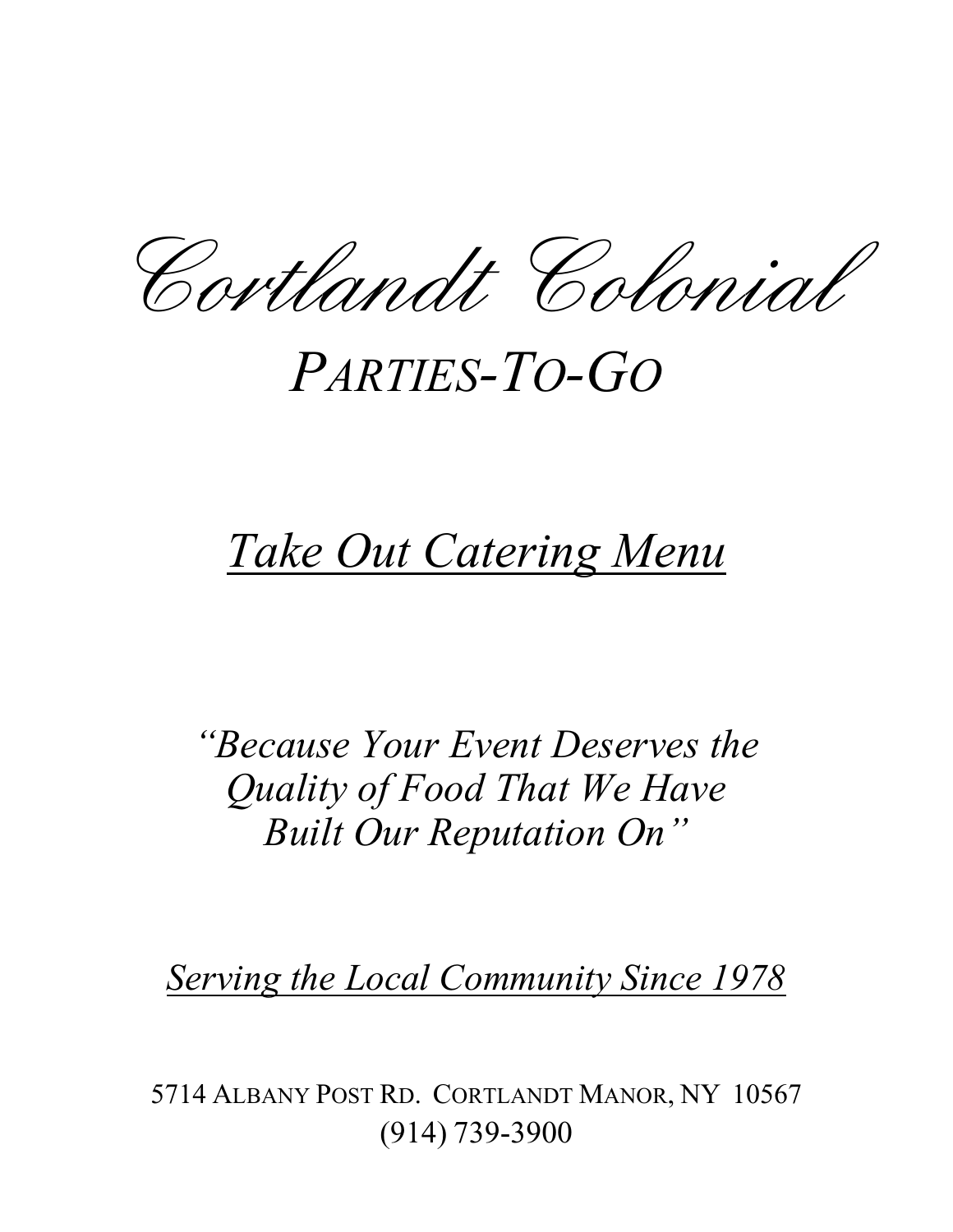Appetizers *Small serves 8-12 ppl Large serves 18-22 ppl sm. / lg.* 

| Mozzarela Sticks – with tomato sauce                                                    | \$25/45 |
|-----------------------------------------------------------------------------------------|---------|
| New Zealand Greenshell Mussels -                                                        |         |
| Marinara, Fradiavolo (spicy tomato Sauce), or garlic butter                             | \$30/50 |
| Meatballs – Italian Style, Swedish Style, or Honey BBQ                                  | \$25/45 |
| Chicken Fingers – with a side of honey mustard or BBQ sauce                             | \$35/60 |
| Jalapeno Poppers – with cream cheese filling                                            | \$35/60 |
| Deviled Egg Platter $-48$ pieces                                                        | \$34    |
| Potato Skins – Stuffed with Bacon & Cheddar Cheese - 20 pcs                             | \$30    |
| Stuffed Clams – Stuffed with our own "house recipe" crabmeat stuffing -24pcs            | \$38    |
| Chicken Wings – Buffalo style with celery and blue cheese dressing,                     |         |
| or Barbeque style with carrot sticks (60 pieces)                                        | \$38    |
| Shrimp cocktail – Peel n' eat with lemons and cocktail sauce –                          |         |
| 5 lb. each 5 lb will serve 20-25 people                                                 | \$45    |
| JUMBO Shrimp Cocktail Platter -                                                         |         |
| We do all the work for these JUMBO shrimp They are already peeled and deveined for you. | \$95    |
| Comes with lemon wedges and cocktail sauce (5 lb.- approx 15 per pound)                 |         |

## Salads and Platters

| Tossed Salad – Comes With 2 Dressings of Your Choice                                                    | \$20/35        |  |
|---------------------------------------------------------------------------------------------------------|----------------|--|
| Mixed baby greens, Romaine, tomatoes, cucumbers, shredded carrots, red onions, and herb garlic croutons |                |  |
| choose from Italian, Creamy Italian, French, Russian, Ranch, Blue Cheese, or Balsamic Vinaigrette       |                |  |
| Caesar Salad –                                                                                          | \$20/35        |  |
| Crisp Romaine lettuce with herb garlic croutons and our special Caesar dressing                         |                |  |
| Add Grilled Chicken to the tossed salad or Caesar salad                                                 | $$10/15$ add'l |  |
| Fresh Mozzarella and Tomato Platter - with a side of basil pesto sauce                                  | \$30/50        |  |
| Fresh Fruit Platter $-A$ rainbow of seasonal fruits beautifully arranged on a platter                   | \$30/50        |  |
| Decorated Cheese Platter -                                                                              |                |  |
| An artistic arrangement of sliced and cubed cheeses with fresh seedless grapes and crackers             | \$35/65        |  |
| Fresh Vegetable Crudité Platter - Fresh broccoli florets, cauliflower florets,                          |                |  |
| carrot sticks, cucumber sticks, celery sticks, and cherry tomatoes served with ranch dressing           | \$30/50        |  |
| Grilled and Roasted Vegetable Platter -                                                                 |                |  |
| Grilled yellow squash, grilled zucchini, grilled asparagus, grilled red onions, roasted peppers,        |                |  |
| and roasted mushrooms chilled and tossed with extra virgin olive oil, herbs and spices                  | \$36/65        |  |
| Bruschetta Platter $-$ Chopped fresh plum tomatoes marinated with fresh basil,                          |                |  |
| minced garlic, extra virgin olive oil and spices. Served with Tuscan grilled bread                      | \$30/50        |  |
| Watermelon Boat-A selection of fresh cubed fruit served in a carved watermelon boat                     | \$65           |  |

*Small serves 8-12 ppl Large serves 18-22 ppl sm. / lg.*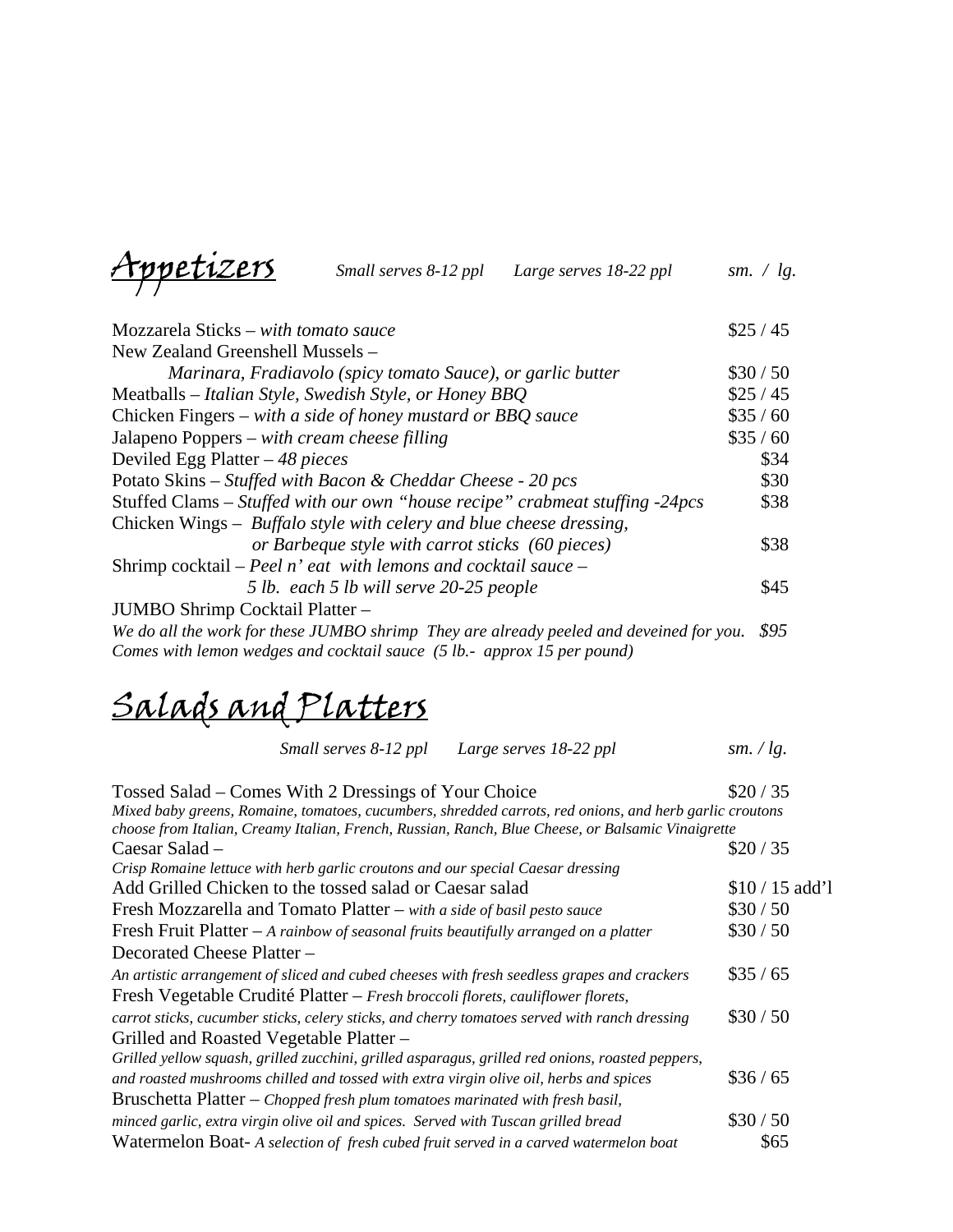### Pastas – All pastas come in full trays and serve 18-22 people

Penne Ala Vodka - \$60 *A traditional tomato cream sauce made with sautéed prosciutto, shallots and plum tomatoes*  Tri Color Pasta with Sautéed Broccoli, Garlic, and Olive Oil - \$45 Baked Ziti - \$55 *Baked with ricotta cheese, tomato sauce and melted mozzarella cheese*  Tortellini Alfredo - \$55 *Tortellini with a rich and creamy parmesan cream sauce*  Penne Primavera - \$45 *Sauteed mixed vegetables with sautéed garlic and olive oil or alfredo sauce*  Spaghetti and Meatballs - \$50 Cheese Ravioli - \$55 *With tomato sauce or pesto marinara sauce*  Penne with Pesto Chicken - \$70 *Julienne grilled chicken breasts, sautéed mushrooms, and cherry tomatoes, in a light basil pesto sauce*  Baked Homestyle Macaroni & Cheese - \$55 *Made from scratch the old fashioned way and topped with toasted bread crumbs*  Baked Penne Rustico -\$70 *Sauteed onions, mushrooms, sweet bell peppers and Italian sausage tossed with penne pasta and marinara sauce - topped with melted mozzarella cheese* 

#### Chicken and Duck –

*All chicken/duck dishes come in full trays and serve 18-22 people* 

Chicken Marsala – 30pcs – \$72.50 *Sautéed with mushroomsin a rich marsala wine brown sauce*  Chicken Franchese – 30pcs – \$72.50 *Battered in egg and sautéed in a lemon butter sauce*  Chicken Chardonnay – 30pcs – \$72.50 *Sautéed with wild mushrooms and artichoke hearts in a chardonnay wine sauce*  Chicken Picatta – 30pcs – \$72.50 *Sautéed with a caper lemon butter sauce*  Sherry Chicken – 30pcs – \$72.50 *Sauteed with sweet bell peppers in a sherry wine sauce*  Chicken Sorrentino – 15pcs – \$55 *Sauteed chicken breasts layered with eggplant and mozzarella cheese in a rich white wine sauce*  Chicken Parmigiana - \$60 Roasted Chicken - \$50 *Lightly seasoned with herbs and spices and roasted*  BBQ Chicken - \$50 *Roasted and glazed with our own tangy BBQ sauce*  Chicken Cacciatore - \$60 *Chunks of boneless white meat chicken breasts slowly cooked with tomatoes, mushrooms, onions, and bell peppers*  Chicken Alfredo – \$60 *Delicious strips of grilled chicken in a creamy alfredo sauce*  Roasted Duckling – \$95 *Four tender whole ducks slow roasted, partially deboned, and butchered for ease of serving Topped with your choice of classic l'orange sauce, cranberry/apple sauce, or sweet orange BBQ sauce*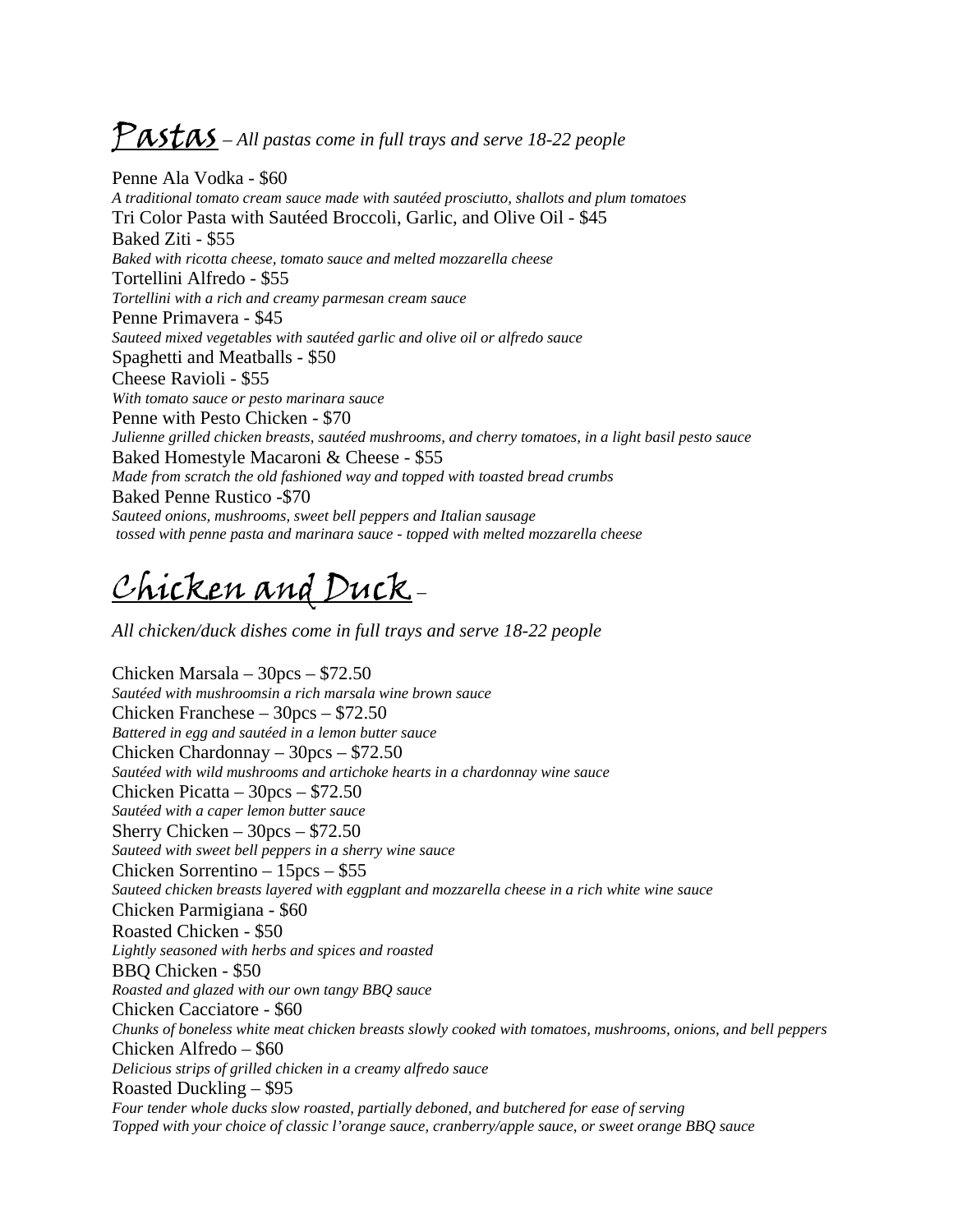Beef, Veal and Pork

*All of the following dishes come in full trays and serve 18-22 people* 

Beef and Broccoli – 78 *Tender tips of beef and broccoli florets in an Asian style brown sauce*  Pepper Steak- 78 *Tender slices of steak prepared with sautéed peppers and onions in a brown sauce*  Hot Roast Beef – 70 *Thinly sliced roasted beef top round in your choice of a rich brown sauce or mushroom gravy*  Our Signature Roast Prime Ribs of Beef Au Jus – Available pre-sliced or whole \$155 each *Although this may be presliced by us, we suggest carving just before serving to ensure the quality and juiciness of the meat. This roast is approximately 15 pounds and yields about 16 entrée size cuts or 35 thinner slices. Comes with a generous amount of au jus on the side.*  Veal and Peppers – 75 *Slow braised cubes of veal with sweet bell peppers and onions in our own marinara sauce*  Veal Burgundy – 75 *Slow braised cubes of veal with mushrooms and thinly sliced onions in a rich red wine brown sauce* Veal Swiss – 75 *Slow braised cubes of veal in a shallot red wine brown sauce finished with sour cream*  Sausage and Peppers – 60 *Roasted sweet Italian sausage with sautéed peppers and onions in tomato sauce*  Roast Loin of Pork - 70 *Roasted boneless pork loin served with a generous amount of flavorful pan gravy* Roast Harvest Loin of Pork - 80 *Roasted boneless pork loin served atop a medley of sautéed apples and dried cranberries with rich pan gravy* Roast Pork a la Peche - 80 *Roasted boneless pork loin topped with our peach glaze, roasted peaches and peach infused pan gravy* Orange BBQ Grilled Boneless Pork Chops - 75 *Grilled tender boneless pork chops glazed with our own sweet orange BBQ sauce (40 pieces)* Grilled Boneless Pork Chops Pizziola - 75 *Grilled tender boneless pork chops with a sauteed plum tomato, basil, garlic and white wine sauce (40 pieces)* Grilled Boneless Pork Chops Arrabiatta - 75 *Grilled tender boneless pork chops with a spicy hot cherry pepper and white wine sauce (40 pieces)* Hawaiian Style Ham - 60 *Roasted whole, sliced and topped with chunks of roasted pineapple and sweet pineapple sauce*

Seafood *Small serves 8-12 ppl / Large serves 18-22 ppl sm. / lg.* 

Shrimp Scampi -  $\$55 / 95$ *Bite size shrimp sauteed in our house made creamy garlic butter sauce*  Cajun Shrimp -  $\frac{$55}{95}$ *Bite size shrimp sautéed with onions and sweet bell peppers in a Cajun spiced butter sauce*  New Zealand Greenshell Mussels – \$30 / 50 *Marinara, Fradiavolo (spicy tomato Sauce), or Garlic Butter*

\*\*\*\*\*For Quality Reasons, We Do Not Suggest Pre-Cooking and Holding of the Following Seafood Dishes. All of the Following Are Sold in Ready-to-Cook Pans with Easy Cooking Instructions\*\*\*\*\* Stuffed Filet of Sole 10 Pieces - \$40 / 75 – 20 Pieces *Stuffed with our own "house specialty" crabmeat stuffing*  Stuffed Shrimp 20 Pieces - \$45 / 85 – 40 Pieces *Stuffed with our own "house specialty" crabmeat stuffing*  Atlantic Salmon *with lemon butter or honey lemon glaze* \$45 / 85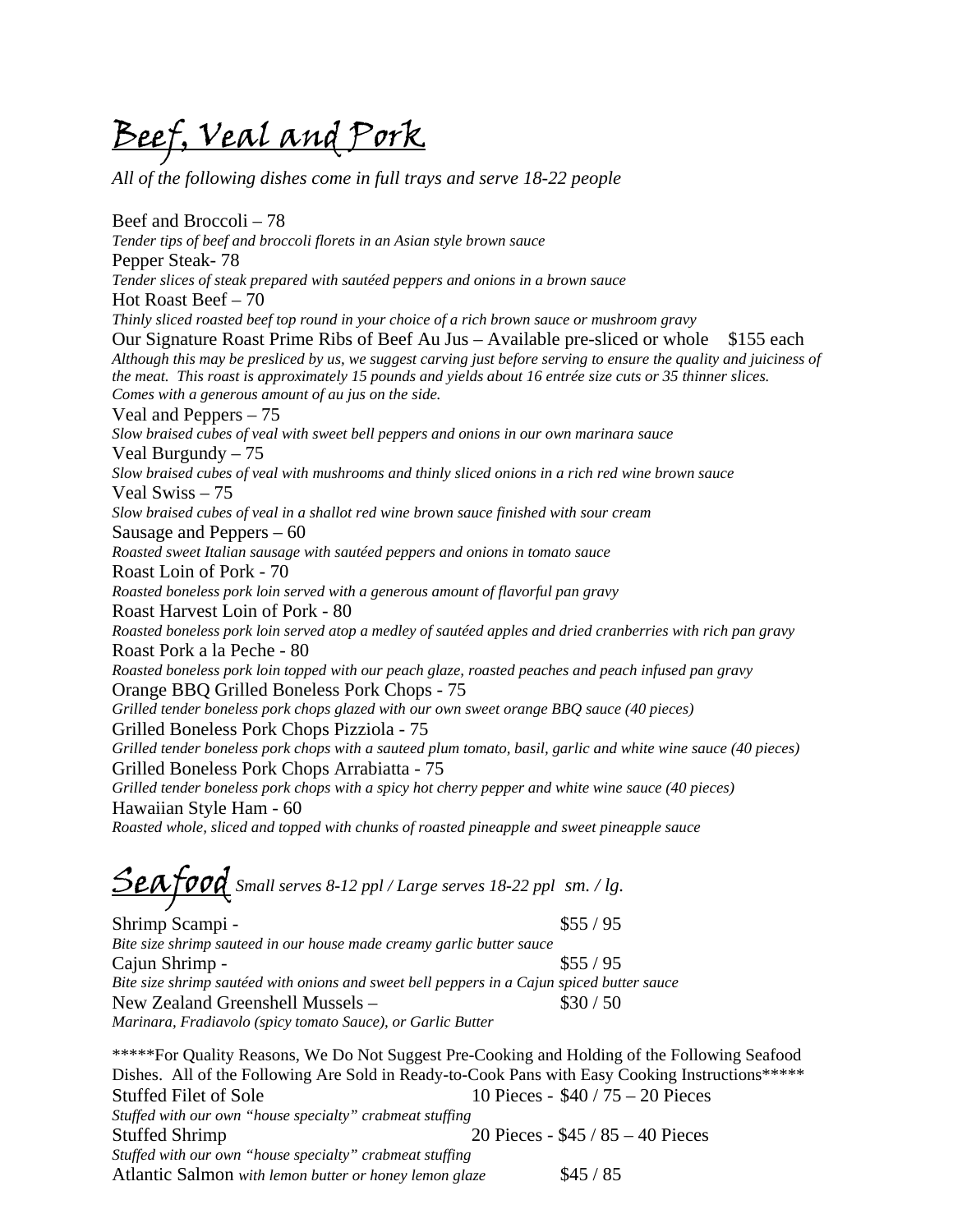Vegetables, Starches, and Meat-Free Dishes

| Small serves 8-12 ppl<br>Large serves 18-22 ppl                                          | sm. $\ell$ lg. |
|------------------------------------------------------------------------------------------|----------------|
| Eggplant Parmigiana                                                                      | \$30/50        |
| Layers of batter-fried eggplant with tomato sauce and mozzarella cheese                  |                |
| <b>Eggplant Casserole</b>                                                                | \$35/60        |
| Layers of fried eggplant, herbed ricotta cheese, tomato sauce and mozzarella cheese      |                |
| <b>Fresh Steamed Vegetables</b>                                                          | \$25/40        |
| Squash, cauliflower, carrots and green beans tossed with butter and seasonings           |                |
| <b>Oven Roasted Vegetables</b>                                                           | \$34/58        |
| Squash, mushrooms, peppers, and onions marinated in olive oil and herbs and oven roasted |                |
| <b>Rosemary Roasted Red Potatoes</b>                                                     | \$29/50        |
| Mashed Potatoes Mashed and finished with milk, cream, and butter                         | \$29/45        |
| Rice Pilaf Light and fluffy                                                              | \$20/35        |
| Cheesy Twice Baked Potatoes (20 potatoes)                                                | \$35           |
| Baked, scooped out and stuffed with cheddar cheese whipped potatoes                      |                |
| Baked Idaho Potatoes $-$ (20 potatoes)                                                   | \$30           |
| with sour cream, butter, and shredded cheese on the side                                 |                |
| Freshly Baked Dinner Rolls and Butter                                                    | \$6 per doz.   |

#### Cakes and Desserts

*Ask about the availability of freshly baked layer and sheet cakes. They come in an assortment of different flavors and sizes with or without writing. Inquire for pricing* 

Mini Pastries - \$11.50 per dozen

*(mini cannolis, éclairs, cream puffs, fruit tarts, lemon tarts, carrot squares, mini key lime pies, and mini napoleons)* Jumbo Iced Brownies - \$15 per dozen *(may also be cut into smaller pieces if you request)*  Assorted Italian Cookie Platters – (\$10 per pound)